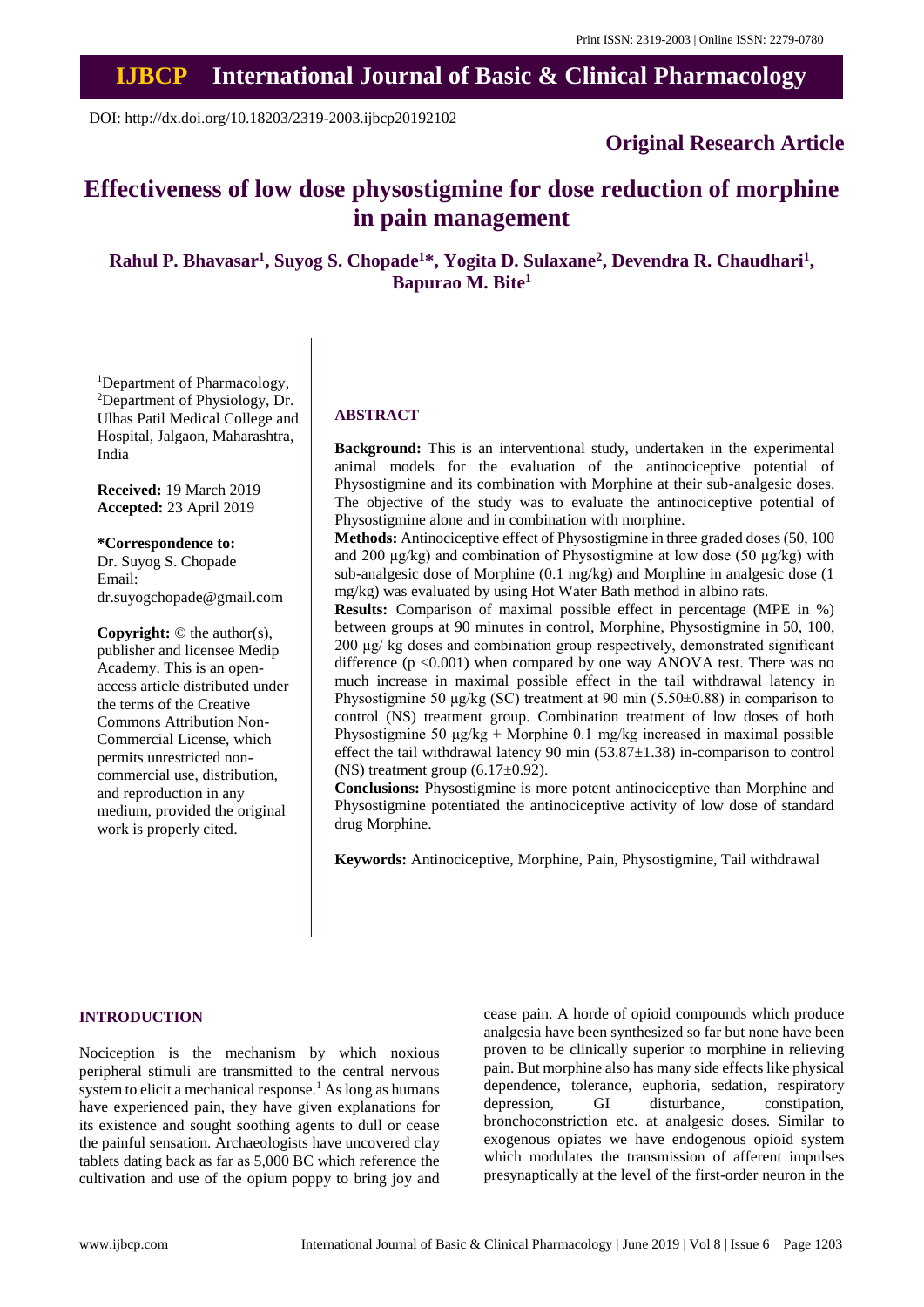dorsal horn of spinal cord. About dozen of such endogenous opiates like substances have now been found, but all are breakdown products of 3 large protein molecules - proopiomelanocortin, proencephalin, prodynorphin. Opioids also exert a direct inhibitory effect on the postsynaptic membrane potential. In addition to the opioid descending inhibitory pathway, a monoamine pathway also originates from locations in the periaqueductal grey and reticular formation. Electrical stimulation of these pathways and intracerebral interjections of  $\alpha$ 2-adrenergic agonists can inhibit spinal nociceptive reflexes.<sup>2</sup>

Another group of analgesics like Aspirin, nonsteroidal anti-inflammatory drugs (NSAIDs), and specific cyclooxygenase-2 (COX-2) inhibitors exert an analgesic effect by inhibiting prostaglandin synthesis and reducing prostaglandin E1-mediated and prostaglandin E2 mediated sensitization of peripheral nociceptors. They also have side effects like gastric ulceration, nephrotoxicity, hepatotoxicity etc. Hence there is always a need of development of new analgesics with less adverse effect.

Acetylcholine (ACh) is a major excitatory neurotransmitter in the nervous system of vertebrates and invertebrates.<sup>3</sup> Central cholinergic neurons detected by choline acetyl transferase immunoreactivity are concentrated in the mediobasal forebrain, brainstem, cerebral cortex and hippocampus. Brain cholinergic system through muscarinic receptors may be involved in modulation of pain.<sup>4</sup> The first observation of analgesic properties of a cholinergic drug was made by Flodmark and Wramner in  $1945$ .<sup>5</sup> It is now known that pharmacologic substances acting at the central Mcholinergic receptors can induce antinociception. Acetylcholine increased nociceptive thresholds in mice in thermal and chemical nociceptive models after intracerebroventricular (ICV) administration.<sup>6</sup> This effect was abolished by systemic administration of atropine. Systemic administration of physostigmine and ICV administration of neostigmine potentiated the effect of acetylcholine.<sup>7</sup> Carbachol was antinociceptive in rats and rabbits after ICV administration and in rats and cats after intracerebral (IC) microinjection.8-11

Antinociceptive activity also was demonstrated for anticholinesterase agents. Systemically administered physostigmine was antinociceptive in most studies. Alessandro Bartolini showed in his study that Pretreatment with U-73122 (0.6-5 μg per mouse i.c.v.) and anti-PLCß1 (2-3 nmol per mouse i.c.v.) antagonizes physostigmine  $(0.1 \text{ mg/kg s.c.})$ - and oxotremorine  $(60 \text{ µg per mouse})$ i.c.v.)-induced antinociception in the mouse hot-plate test. <sup>12</sup> Morphine, oxotremorine and physostigmine showed antinociceptive activity in mice using the hot plate reaction time test.<sup>13</sup> Antinociceptive activity of morphine and clonidine is enhanced by concurrent administration of physostigmine peripherally and intracerebroveentricular injection tested by tail immersion test. $14$ Anticholinesterase galantamine and physostigmine showed antinociceptive activity by hot plate method and acetic acid writhing test. <sup>15</sup> Physostigmine significantly reduces the anaesthesia induced by ketamine tested by measured as the time from the loss to the recovery of the righting reflex but do not alter the analgesia induced by ketamine tested by tail immersion method. <sup>16</sup> Morphine elevated the levels of ACh in the cerebellum and striatum, cold water swimming in the cerebellum, striatum and cortex, and physostigmine in the striatum and hippocampus.<sup>17</sup> Pert showed that physostigmine was antinociceptive in primates in the electroshock test.<sup>18</sup> These studies raised at least two questions. First, is the antinociceptive effect or part of it a result of impaired motor activity? Second, is the observed effect mediated by the action of experimental substances on the spinal cord alone? In a series of experiments performed, intra-arterial (IA) injection of bradykinin was employed as a means of nociceptive stimulation.19-21 Flexor nociceptive reflex and multispike activity, recorded in the anterolateral quadrant of the spinal cord, were measured as the behavioral and electrophysiologic correlates of nociception. Because both behavioral and electrophysiologic methods demonstrated the same degree of antinociception being produced by cholinergic substances, it is reasonable to assume that inhibition of the flexor nociceptive reflex did not result from impaired motor activity. Rather, it is a consequence of the inhibition of neuronal transmission in the spinal afferent pathways. Several more recent studies have confirmed the previous findings regarding the role of muscarinic but not nicotine receptors in spinal antinociception.22,23 It seems reasonable to suggest that if enhancement of central cholinergic transmission results in an antinociceptive effect, then M1 cholinomimetics and M2 cholinergic blockers must be able to induce antinociception, because M1 receptors are postsynaptic and M2 receptors cause presynaptic inhibition of acetylcholine release.

This study was taken in account to make a combination of different group of analgesic which can produce an effective level of analgesia without the side effect. Here we have tried the combination of sub-analgesic dose of morphine and physostigmine to produce the effective level of analgesia.

#### **METHODS**

Wistar albino rats of either sex weighing 150 to 200 gms were selected by the process of randomization. Wistar albino rats were divided into seven groups, each group containing six rats. Instruments required were Hot Water Bath with thermostat control. Drug Physostigmine was procured from Sigma Aldrich pharmaceuticals India and Morphine sulphate from Troika Pharmaceuticals. Study was performed in the Department of Pharmacology, KIMS, Narketpally, Andhra Pradesh, India. Source of animals was Central animal house, KIMS, Narketpally which were procured from National Institute of Nutrition (NIN), Hyderabad, India.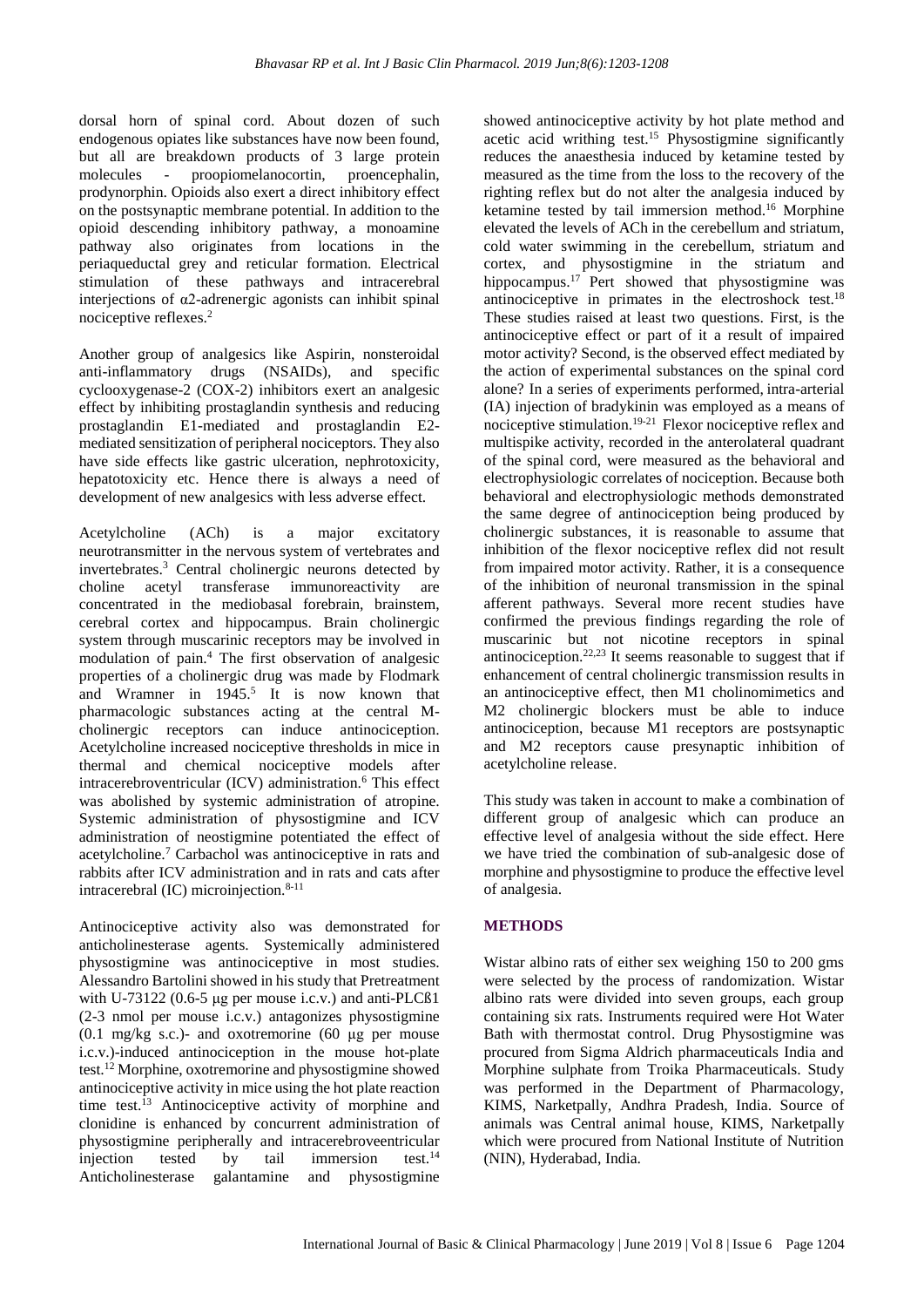Design of the experiment was laboratory based randomized control trial (RCT) with prior permission of Institutional Animal Ethics Committee (IEAC) from October 2010 - September 2012. In statistical analysis, one way ANOVA was applied to maximal possible effect (MEP) in percentage at 90 min by using software SPSS v19. It was used for calculation for statistical significance in between groups. p value  $\langle 0.05 \rangle$  was considered as statistically significant.

#### *Tail immersion test by hot water-bath<sup>24</sup>*

Wistar albino rats of either sex, which showed reaction time of less than 6 sec were used in this experiment. Rats were weighed and divided into 7 groups containing 6 animals in each group (Table 1). The tail withdrawal latency was measured at basal level i.e. at 0 minute, i.e. immediately after giving the drug and then successively at 15 min, 30 min, 60 min, 90 min of duration after drug administration. Tail withdrawal latency is the time duration from immersing the tail in hot water bath, which is maintained at 55±0.5°C temperature by using thermostat control, till the withdrawal of the tail from hot water bath. Normal saline treatment used as control. The antinociceptive activity was considered as positive when reaction time is more than 6 sec and within 15 sec. Cut-off time was taken as 15 sec in order to prevent the damage to the rat tail.

#### **Table 1: Different group of rats with respective drugs administered in specific dose and route of administration.**

| Group<br>No. | <b>Groups</b><br>$(N = 6)$     | Drug                                          | Dose and route of<br>administration |
|--------------|--------------------------------|-----------------------------------------------|-------------------------------------|
|              | Control                        | Normal saline                                 | $0.5$ ml/rat i.p                    |
|              | Sub analgesic dose of standard | Morphine                                      | $0.1$ mg/kg i.p                     |
| 3            | Analgesic dose standard        | Morphine                                      | $1 \text{ mg/kg}$ i.p               |
| 4            | Test drug                      | Physostigmine                                 | 50 $\mu$ g/kg s.c                   |
|              | Test drug                      | Physostigmine                                 | $100 \mu g/kg$ s.c                  |
| h            | Test drug                      | Physostigmine                                 | $200 \mu g/kg$ s.c                  |
|              | Combination with test drug     | Physostigmine $+$ morphine sub analgesic dose | 50 $\mu$ g/kg s.c + 0.1 mg/kg i.p   |



**Figure 1: Tail immersion test showing reaction of rat in the form of tail withdrawal from hot water bath.**

|  |  | Table 2: Comparison of tail withdrawal latency (sec) of Physostigmine group with different groups (Mean±SE). |  |
|--|--|--------------------------------------------------------------------------------------------------------------|--|
|--|--|--------------------------------------------------------------------------------------------------------------|--|

|                                                | $0 \text{ min}$ | $15 \text{ min}$ | $30 \text{ min}$ | 60 min         | 90 <sub>min</sub> |
|------------------------------------------------|-----------------|------------------|------------------|----------------|-------------------|
| Control (NS)                                   | $2.75+0.17$     | $3.08 \pm 0.15$  | $3.25+0.11$      | $3.17+0.11$    | $3.58 \pm 0.15$   |
| Morphine $(0.1 \text{ mg/kg})$                 | $3.42 \pm 0.15$ | $3.67 \pm 0.25$  | $4.17+0.11$      | $4.17+0.21$    | $4.08 \pm 0.15$   |
| Morphine (1 mg/kg)                             | $3.08 + 0.08$   | $7.67+0.17$      | $10.67 \pm 0.33$ | $14.00+0.37$   | $14.67+0.21$      |
| Physostigmine $(50\mu g/kg)$                   | $2.83 \pm 0.11$ | $3.08 \pm 0.15$  | $3.08 \pm 0.15$  | $3.00+0.13$    | $3.50+0.18$       |
| Physostigmine $(100\mu g/kg)$                  | $2.75+0.11$     | $3.50+0.13$      | $5.33+0.17$      | $6.67+0.11$    | $8.92+0.24$       |
| Physostigmine $(200 \mu g/kg)$                 | $3.00+0.13$     | $5.33 + 0.42$    | $7.83 + 0.49$    | $10.42 + 0.42$ | $14.25 \pm 0.11$  |
| Physostigmine $50\mu g/kg + Morphine 0.1mg/kg$ | $3.08 + 0.08$   | $3.92 \pm 0.24$  | $4.92 \pm 0.27$  | $7.25 + 0.28$  | $9.50 \pm 0.18$   |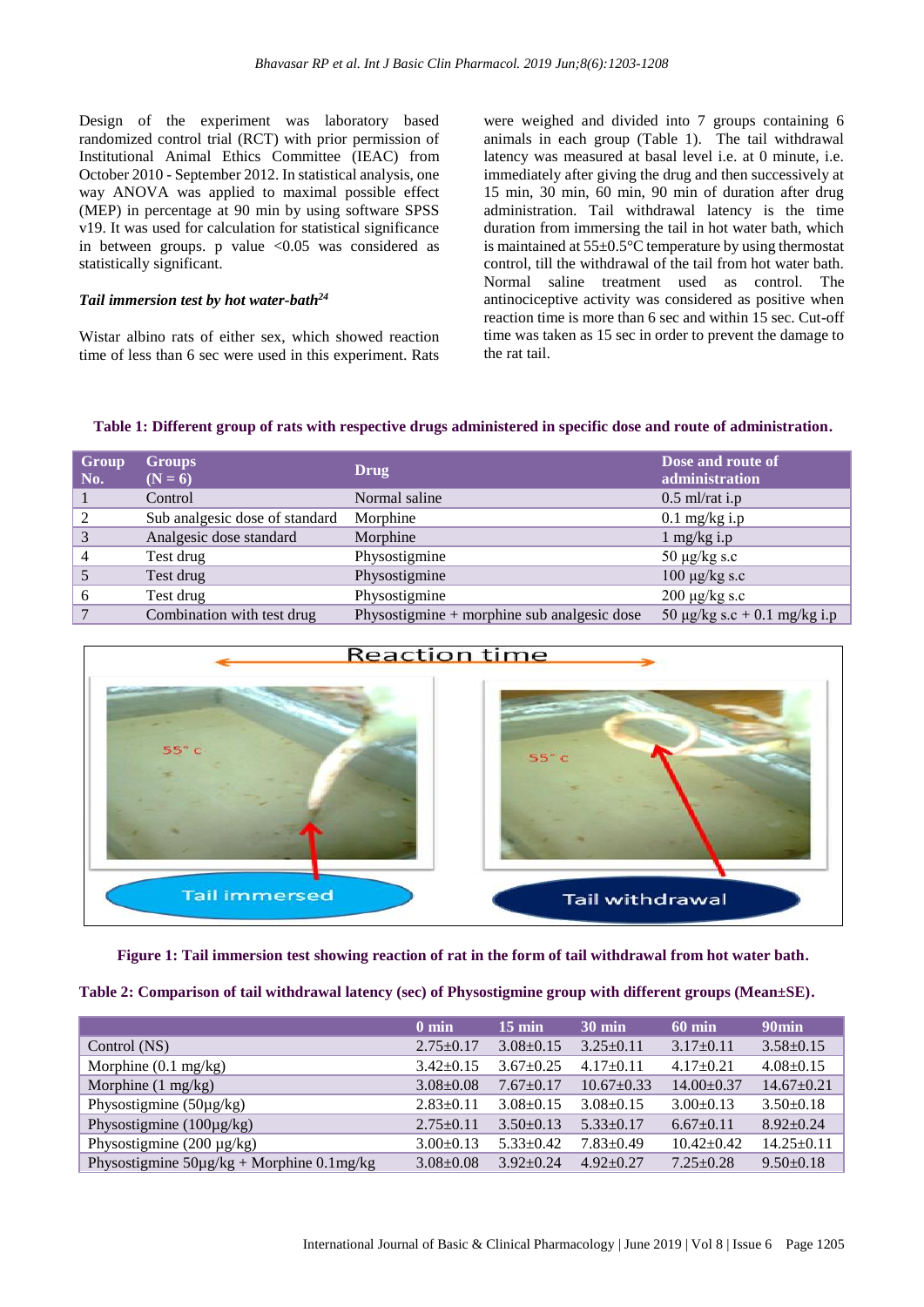#### **RESULTS**

#### **Table 3: Comparison of Mean±SE and SD of maximal possible effect in % of tail withdrawal latency of different groups.**

| Group<br>no. | <b>Groups</b>                                                                         | $Mean \pm SE$    | Std.<br>deviation |
|--------------|---------------------------------------------------------------------------------------|------------------|-------------------|
| $\mathbf{1}$ | Normal Saline<br>(Control) (NS)                                                       | $6.17 \pm 0.92$  | 2.25              |
| 2            | Morphine 0.1<br>mg/kg (MOR<br>0.1)                                                    | $5.74 \pm 0.88$  | 2.15              |
| 3            | Morphine<br>1mg/kg (MOR 1)                                                            | $97.22 \pm 1.76$ | 4.30              |
| 4            | Physostigmine 50<br>µg/kg (PHYSO<br>50)                                               | $5.50 \pm 0.88$  | 2.19              |
| 5            | Physostigmine<br>$100 \mu g/kg$<br>(PHYSO 100)                                        | $50.39 \pm 1.61$ | 3.95              |
| 6            | Physostigmine<br>$200 \mu g/kg$<br>(PHYSO 200)                                        | 93.78±0.89       | 2.19              |
| 7            | Physostigmine 50<br>$\mu$ g/kg+Morphine<br>$0.1$ mg/kg<br>$(PHYSO 50 +$<br>$MOR$ 0.1) | $53.87 \pm 1.38$ | 3.38              |

Tail flick latency in seconds of normal saline as control group in 6 rats at 0 min, 15 min, 30 min, 60 min and 90 minutes showed no significant difference when their mean is calculated (Table 2). Physostigmine 200  $\mu$ g/kg (s.c) produces increase in tail withdrawal latency (sec) at 30 min, 60 min, and 90 min in comparison to Normal Saline (control) 0.5 ml i.p.

Morphine 1 mg/kg i.p. produces increase in tail withdrawal latency (sec) at 15 min, 30 min, 60 min, and 90 min in comparison to Normal Saline (control) 0.5 ml i.p.

Physostigmine 100  $\mu$ g/kg (s.c) produces increase in tail withdrawal latency (sec) at 30 min, 60 min and 90 min in comparison to Normal Saline (control) 0.5 ml i.p.

Table 3 shows MPE of increased tail withdrawal latency in % is increased in Morphine 1 mg/kg, Physostigmine 100 µg/kg, Physostigmine 200 µg/kg and combination group Physostigmine 50  $\mu$ g/kg + Morphine 0.1 mg/kg in comparison to control group. Further comparison showed increase in MPE in % of tail withdrawal latency of combination group of physostigmine  $50 \mu g/kg + Morphine$ 0.1 mg/kg in comparison to Physostigmine 50  $\mu$ g/kg alone and Morphine 0.1 mg/kg alone.

Physostigmine 50 µg/kg + Morphine 0.1 mg/kg produce increase in tail withdrawal latency (sec) at 60 min, 90 min in comparison to Normal Saline (control) 0.5 ml (i.p), Physostigmine 50 µg/kg alone and Morphine 0.1 mg/kg alone.

From the observed data the maximum possible effect in percentage of increased tail flick latency at 90 min is calculated which is shown in Table 3. Formula of Maximum Possible Effect (MPE) in percentage  $=$  (post drug latency - pre drug latency/ cut-off time - pre drug latency) x 100.

## **Table 4: Intergroup comparison of MPE in % of Physostigmine group of Tail withdrawal latency by One Way ANOVA test.**

| ANOVA for physostigmine tail immersion test |                |        |                    |          |                |  |  |
|---------------------------------------------|----------------|--------|--------------------|----------|----------------|--|--|
|                                             | Sum of squares | df     | <b>Mean square</b> |          | P value (Sig.) |  |  |
| Between groups                              | 58935.785      | 6.000  | 9822.631           | 1060.873 | $0.0001$ ***   |  |  |
| Within groups                               | 324.065        | 35,000 | 9.259              |          |                |  |  |
| Total                                       | 59259.851      | 41.000 |                    |          |                |  |  |

\*\*\* p<0.005 indicating highly significant difference

Table 4 shows that p value is less than 0.005 i.e. 0.0001 which is highly significant. This indicates that there is highly significant difference among the comparison groups.

#### **DISCUSSION**

In the present study, three graded doses of Physostigmine (50 μg/kg, 100 μg/kg, 200 μg/kg) (s.c) and combination of Physostigmine (50  $\mu$ g/kg) (s.c) + sub-analgesic dose of Morphine (0.1 mg/kg) (i.p) was compared with standard drug Morphine analgesic dose (1 mg/kg) (i.p) and control

group Normal Saline (NS) (0.5ml) (i.p). Tail withdrawal latency (sec) was recorded at 0 min, 15 min, 30 min, 60 min and 90 min after drug administration. Subcutaneous (s.c) administration of Physostigmine increased the tail withdrawal latency period (sec) (Mean±SE) in the doses of 100 μg/kg and 200 μg/kg at 60 min (6.67±0.11, 10.42±0.42 respectively) and 90 min  $(8.92 \pm 0.24, 14.25 \pm 0.11)$ respectively) interval in-comparison to control (NS) treatment group  $(3.17\pm0.11, 3.58\pm0.15$  respectively), indicating Physostigmine produces antinociceptive effect in tail immersion test by hot water bath.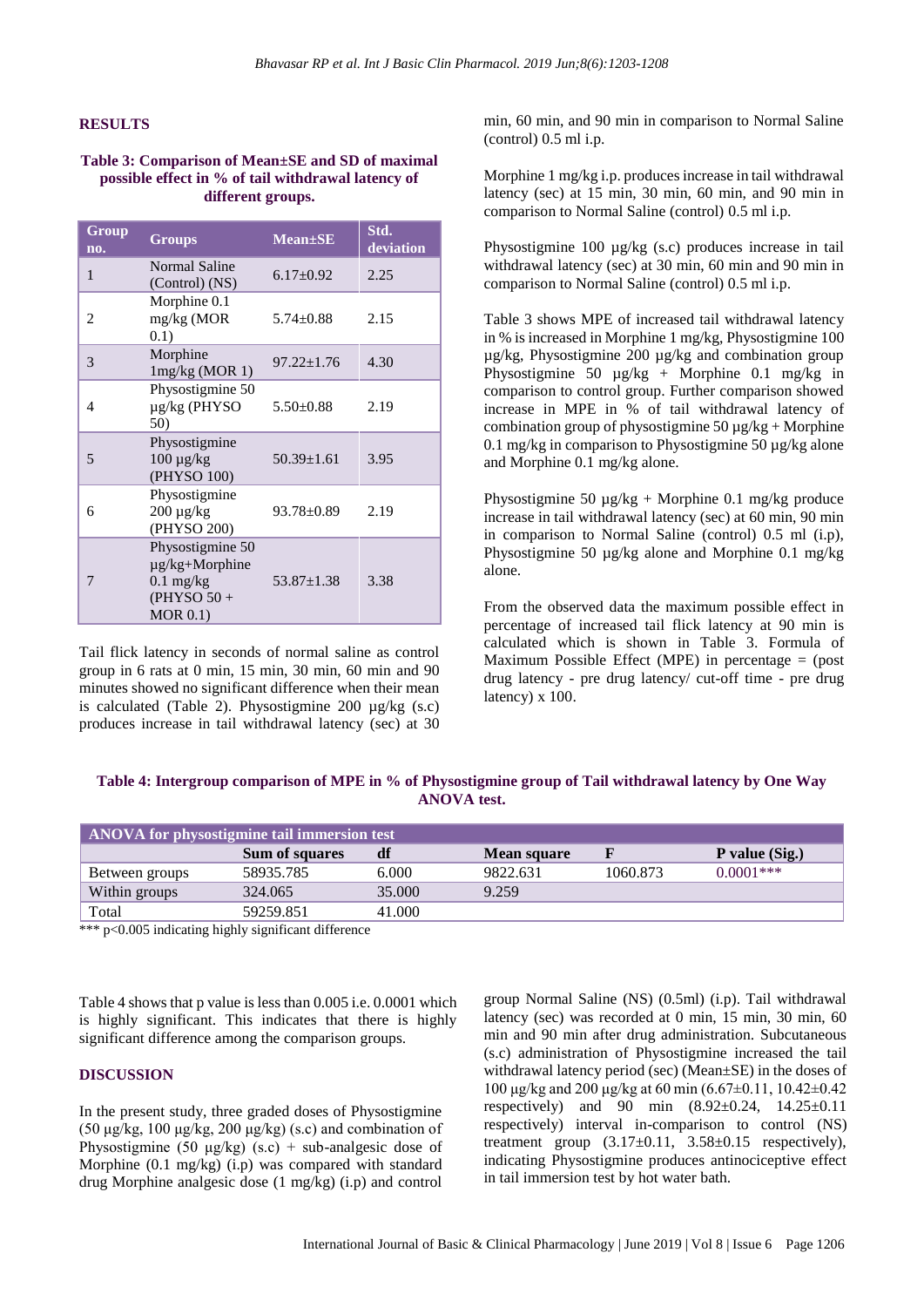Intraperitoneal (i.p) administration of Morphine in the antinociceptive dose of 1 mg/kg produced increase in the tail withdrawal latency (sec) at 15, 30, 60, 90 min  $(7.67\pm0.17, 10.67\pm0.33, 14.00\pm0.37, 14.67\pm0.21)$ respectively) in comparison to control (NS) treatment group (3.08±0.15, 3.25±0.11, 3.17±0.11, 3.58±0.15 respectively.

Combination treatment of low doses of both Physostigmine 50 μg/kg + Morphine 0.1 mg/kg increased the tail withdrawal latency at 60 and 90 min (7.25±0.28, 9.50±0.18 respectively) in-comparison to control (NS) treatment group  $(3.17\pm0.11, 3.58\pm0.15$  respectively or Physostigmine 50 μg/kg (3.00±0.13, 3.50±0.18 respectively) alone or Morphine 0.1 mg/kg  $(3.17\pm0.11,$ 3.58±0.15 respectively) alone.

Maximal possible effect (MPE) in tail withdrawal latency in percentage (%) at 90 min was calculated in Physostigmine 100 μg/kg, Physostigmine 200 μg/kg, Morphine 1 mg/kg and combination treatment of Physostigmine 50 μg/kg + Morphine 0.1 mg/kg  $(50.39 \pm 1.61, 93.78 \pm 0.89, 97.22 \pm 1.76, 53.87 \pm 1.38)$ respectively) which is more and statistically significant in comparison to control group  $(6.17\pm0.92)$ . These results suggest that Physostigmine 100 μg/kg, Physostigmine 200 μg/kg, Morphine 1 mg/kg and combination treatment of Physostigmine 50 μg/kg + Morphine 0.1 mg/kg can produce significant antinociceptive effect in the tail immersion test model in albino rats.

Further intergroup comparison of MPE (%) showed that Physostigmine 200 μg/kg  $(93.78\pm0.89)$  is comparable with Morphine 1 mg/kg (97.22±1.76) indicating that Physostigmine is more potent than Morphine. MPE (%) of combination group Physostigmine 50  $\mu$ g/kg + Morphine 0.1 mg/kg  $(53.87 \pm 1.38)$  is significantly more than Physostigmine 50  $\mu$ g/kg (5.50±0.88) alone or Morphine 0.1 mg/kg (5.74±0.88) alone indicating Physostigmine can potentiate antinociceptive effect of Morphine.

The results of the present study indicated that cholinergic drugs can produce antinociceptive effect in the tail flick test. Nemirovsky et al, Gillberg et al, Gordh et al, Yaksh et al, also reported antinociceptive effect of cholinomimetics and anticholinesterases in the experimental animal models.20-22,25-29

The results of the present study indicated Physostigmine can potentiate the antinociceptive effect of low dose of Morphine in Tail Immersion Test models. Peterson J et al, Beilin B et al, also reported enhancement of analgesic effect of Morphine by Physostigmine in post operative patients.30,31

#### **CONCLUSION**

Present study suggests that there is involvement of cholinergic system in antinociceptive action which is evaluated by administration of Physostigmine in Tail

Immersion Test in Albino Rats. Physostigmine is more potent antinociceptive than Morphine. Physostigmine potentiated the antinociceptive activity of low dose of standard drug Morphine. Further studies are required to evaluate the analgesic effect of combination treatment of cholinergic drugs with Morphine in human beings.

*Funding: No funding sources Conflict of interest: None declared Ethical approval: The study was approved by the Institutional Animal Ethics Committee*

#### **REFERENCES**

- 1. Balmer HG, Nunn TJ. Intramuscular ketamine with hyaluronidase. Nineteen daily anaesthetics administered to a child for radiotherapy. Anaesthesia. 1977;32(7):636-8.
- 2. Barash, Paul G, Cullen, Bruce F, Stoelting, Robert K. Clinical Anesthesia.  $5<sup>th</sup>$  Ed. Philadelphia: Lippincott Williams & Wilkins; 2006:1405-1412.
- 3. Yang XF, Xiao Y, Xu MY. Both endogenous and exogenous ACh plays antinociceptive role in hippocampus CA1 of rats. J Neural Transm. 2008 Jan 1;115(1):1-6.
- 4. Mojtahedin A, Tamaddonfard E, Zanbouri A. Role of central muscarinic cholinergic receptors in the formalin-induced pain in rats. Indian J Pharmacol. 2009 Jun;41(3):144.
- 5. Flodmark S, Wramner T. The analgetic action of morphine, eserine and prostigmine studied by a modified Hardy-Wolff-Goodell method. Acta Physiol Scand. 1945;9:88-96.
- 6. Pedigo NW, Dewey WL. Comparison of the antinociceptive activity of intraventricularly administered acetylcholine to narcotic antinociception. Neurosci Lett. 1981;26:85-90.
- 7. Pedigo NW, Dewey WL, Harris LS. Determination and characterization of the antinociceptive activity of intraventricularly administered acetylcholine in mice. J Pharmacol Exp Ther. 1975;193:845-52.
- 8. Metys J, Wagner N, Metysova J. Studies of the central antinociceptive action of cholinomimetic agents. Int J Neuropharmacol. 1969;8:413-25.
- 9. Oliveira MA, Prado WA. Antinociception and behavioral manifestations induced by intracerebroventricular or intra-amygdaloid administration of cholinergic agonists in the rat. Pain. 1994 Jun 1;57(3):383-91.
- 10. Hayes RL, Katayama Y, Watkin LR. Bilateral lesions of dorsolateral funiculus of the cat spinal cord: effects on basal nociceptive reflexes and nociceptive suppression produced by cholinergic activation of the pontine parabrachial region. Brain Res. 1984;311:267- 80.
- 11. Terenzi MG, Prado WA. Antinociception elicited by electrical or chemical stimulation of the rat habenular complex and its sensitivity to systemic antagonists. Brain Res. 1990;535:18-24.